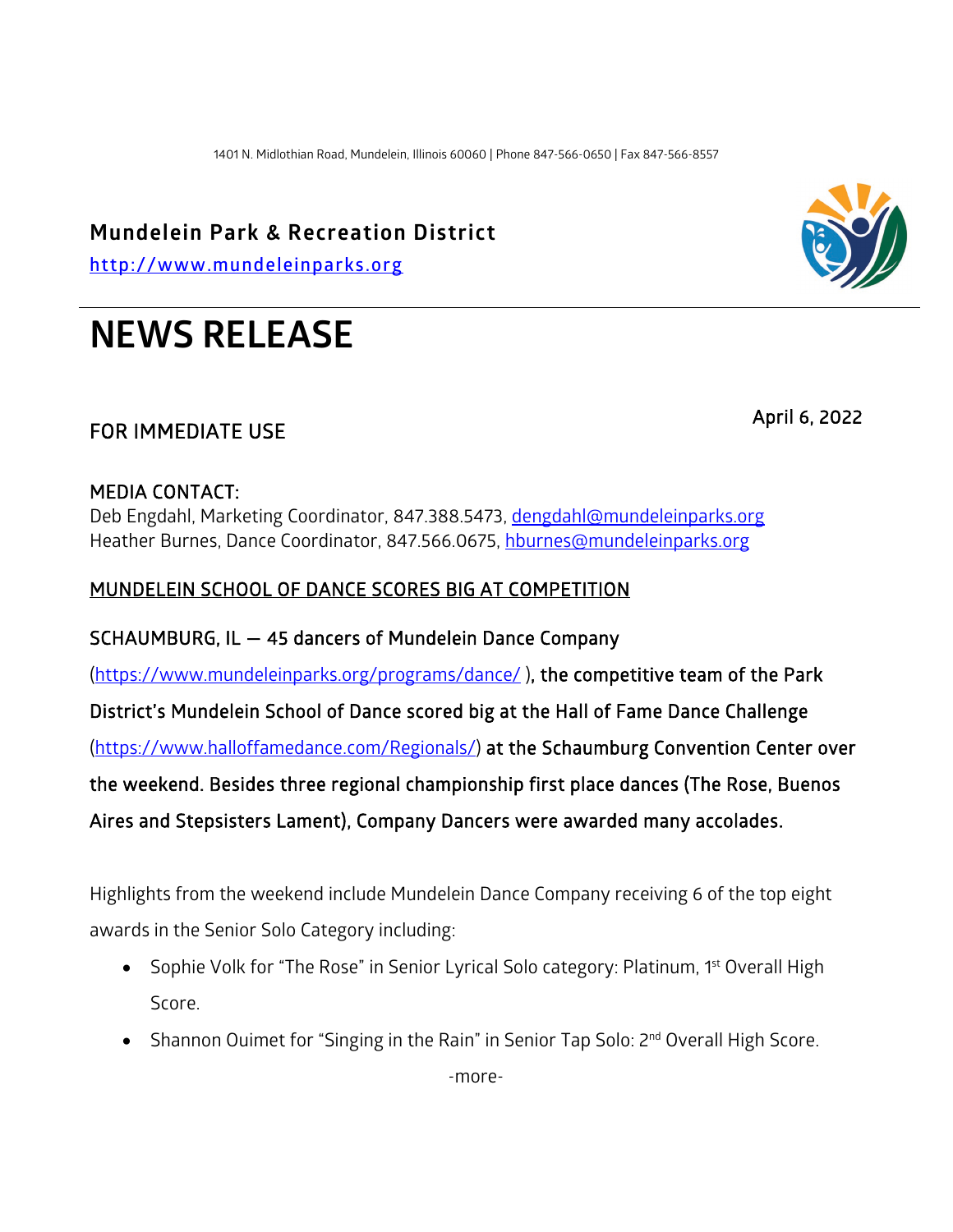Mundelein Dance Scores Big Page two April 6, 2022

- Tori Collins for "When He Sees Me" Senior Musical Theater Solo: Platinum, 3rd Overall High Score.
- Sarah Page for "Defying Gravity" in Senior Lyrical Solo: Platinum, 4<sup>th</sup> Overall high Score.
- Sarah Georgescu for "Adelaide's Lament" in Senior Musical Theater Solo: Platinum, 6<sup>th</sup> Overall High Score.
- Kayla Baltazar-for "Neverland" in Senior Lyrical Solo category: High Gold, 7<sup>th</sup> Overall High Score.

In the Teen Solo category, Matilda Pimentel was awarded Platinum, 4<sup>th</sup> Overall High Score for "Footloose". In the Senior Duet/Trio category, Sophie Volk and Sarah Georgescu were awarded Platinum, 1<sup>st</sup> Overall High Score for "Stepsister's Lament". In the Junior Duet/Trio category, Addison Ross and Matilda Pimentel were awarded Platinum, 6<sup>th</sup> Overall High Score for "Faith". In the Senior Large Group category the Advanced Dance Company took the top spot with Platinum, 1st Overall High Score for "Buenos Aires". In the Teen Large Group category, Mundelein was awarded Platinum, 5th Overall High Score for "Found Tonight". In the Junior Small Group category Mundelein's Intermediate Dance Company was awarded High Gold, 9th Overall High Score for "Crusin for a Brusin".

In addition to the great scores, some Mundelein Dance Company performances received special Judge's Awards including:

- Choreography: "The Rose", by Heather Burnes.
- Entertainment: "Stepsister's Lament", Sarah Georgescu & Sophie Volk, Senior Musical Theater Duet.
- Choreography: "Footloose", by Stephanie Nece.

-more-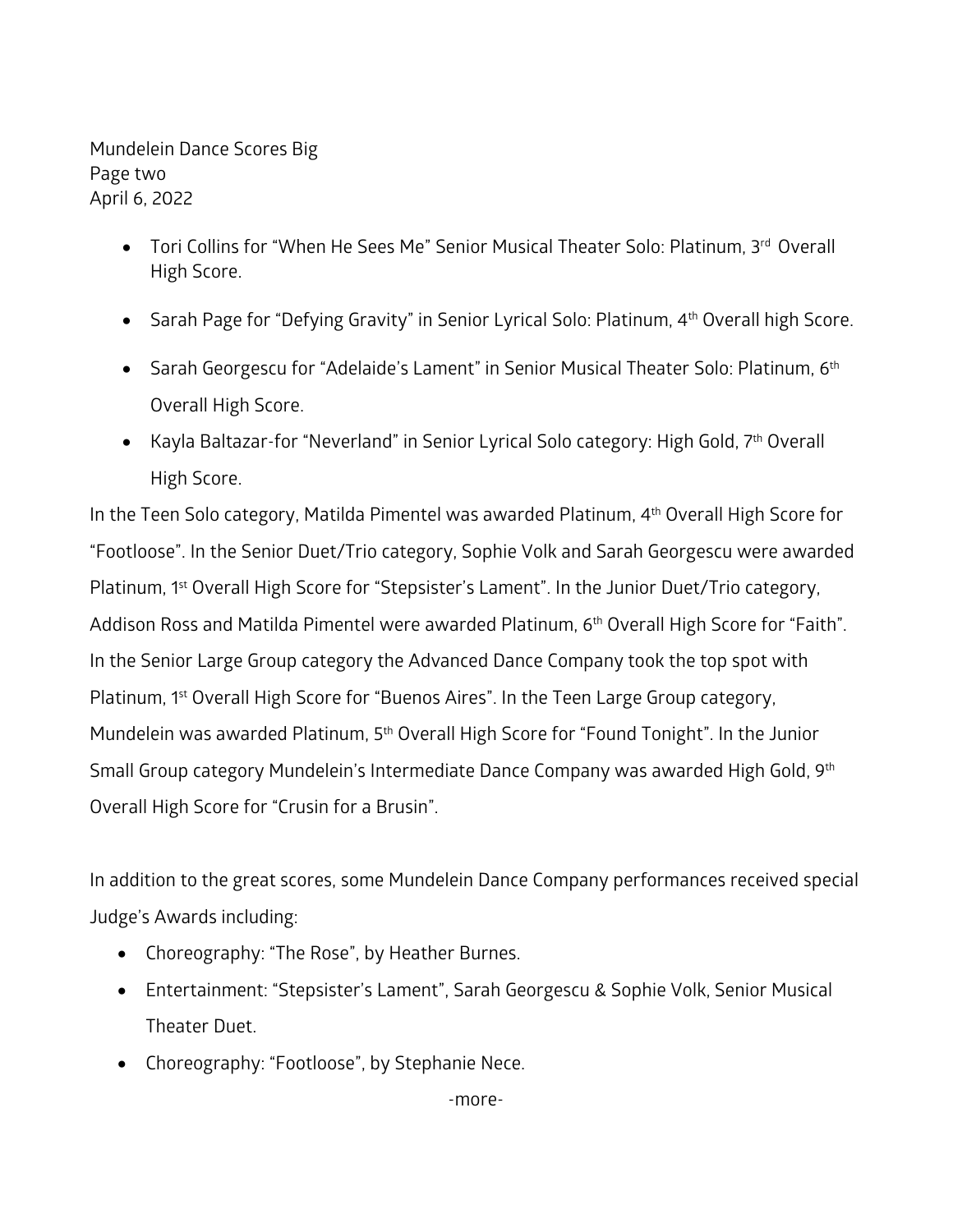Mundelein Dance Scores Big Page three April 6, 2022

> • Entertainment: "Schuyler Sisters" Suzy Brown, Stella Hunter and Yana Ostrovskiy, Junior Musical Theater Trio.

Studios and dance programs from around the Chicagoland area competed in the program on April 2<sup>nd</sup> and 3<sup>rd</sup>. Dancers competed in large group, small group, solo, trio, and duet categories in a variety of dance forms including tap, jazz, lyrical, hip hop, contemporary, and musical theater. A panel of independent judges critiqued and scored each dance entry and awards were presented live on stage at the competition.

Mundelein School of Dance offers instruction in a wide range of dance styles from Jazz and Ballet to Hip Hop and Tap for ages 1.5 to adult. Dancers will conclude the season at the annual spring recital in May. For more information please visit https://bit.ly/3r6cd9L.

# # #